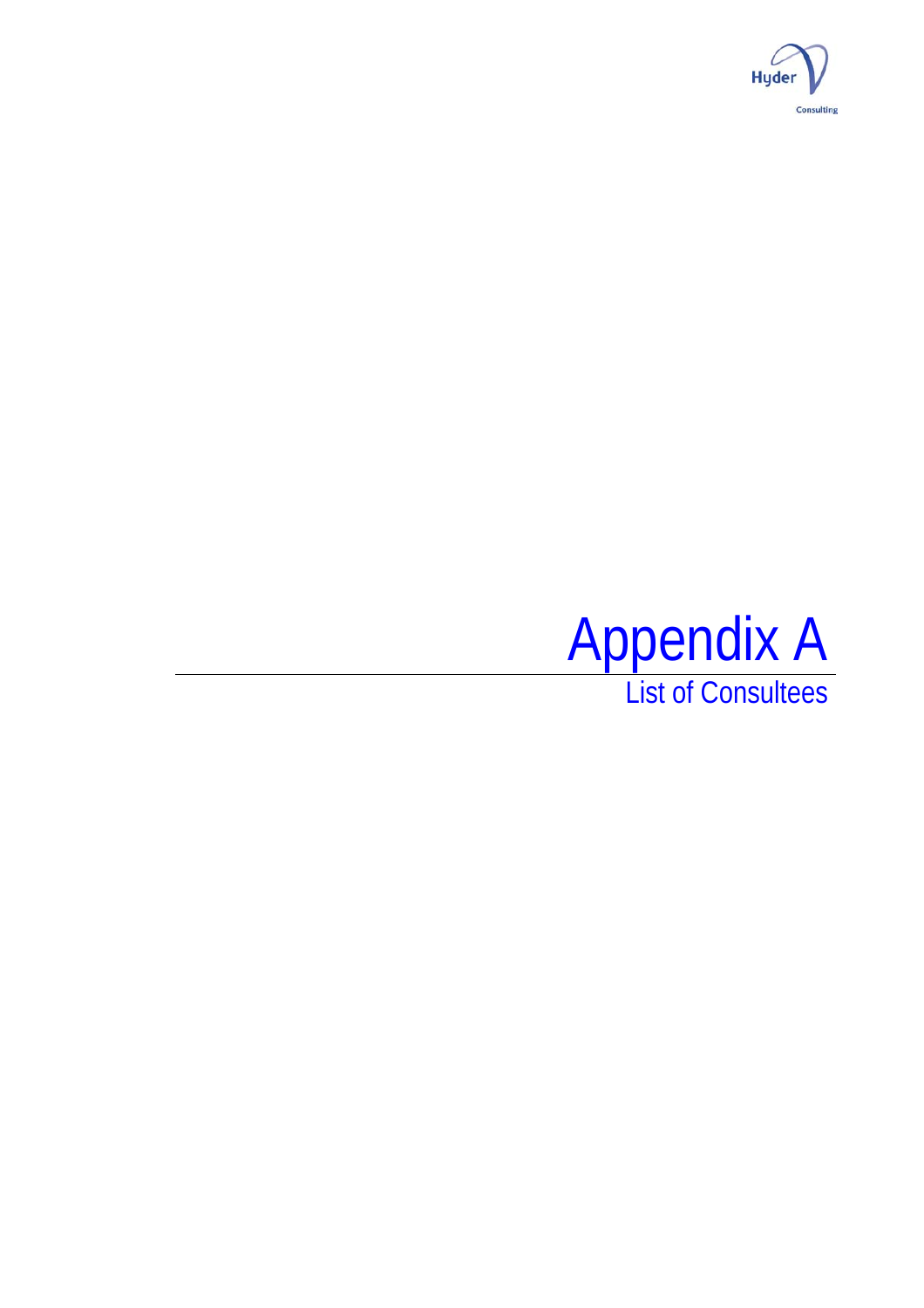

# Appendix A - List of Consultees

Rhondda Cynon Taff CBC:

- **Dave Sherrard Highways and Transportation**
- **Debbie Pike Regeneration Resources**
- **Kable 1** Michael Bessell Regeneration Resources
- **Rachel Kilby County Music Service**
- Gareth Griffiths Education Property
- **Keith Warren Development Plans**
- **•** Phil Ratcliffe Development Plans
- **Ray Edwards Countryside**
- **EXECORDITE:** Corporate Estates Property Information Centre
- **-** Cultural Services Library

Arts Council for Wales – Capital Funding Officer Model House Craft and Design Centre – Jenny Rolfe Youth Hostel Association – Anna Chapman

Assembly Member Jane Davidson Members of Llantrisant Old Town Forum Members of the Public at the exhibition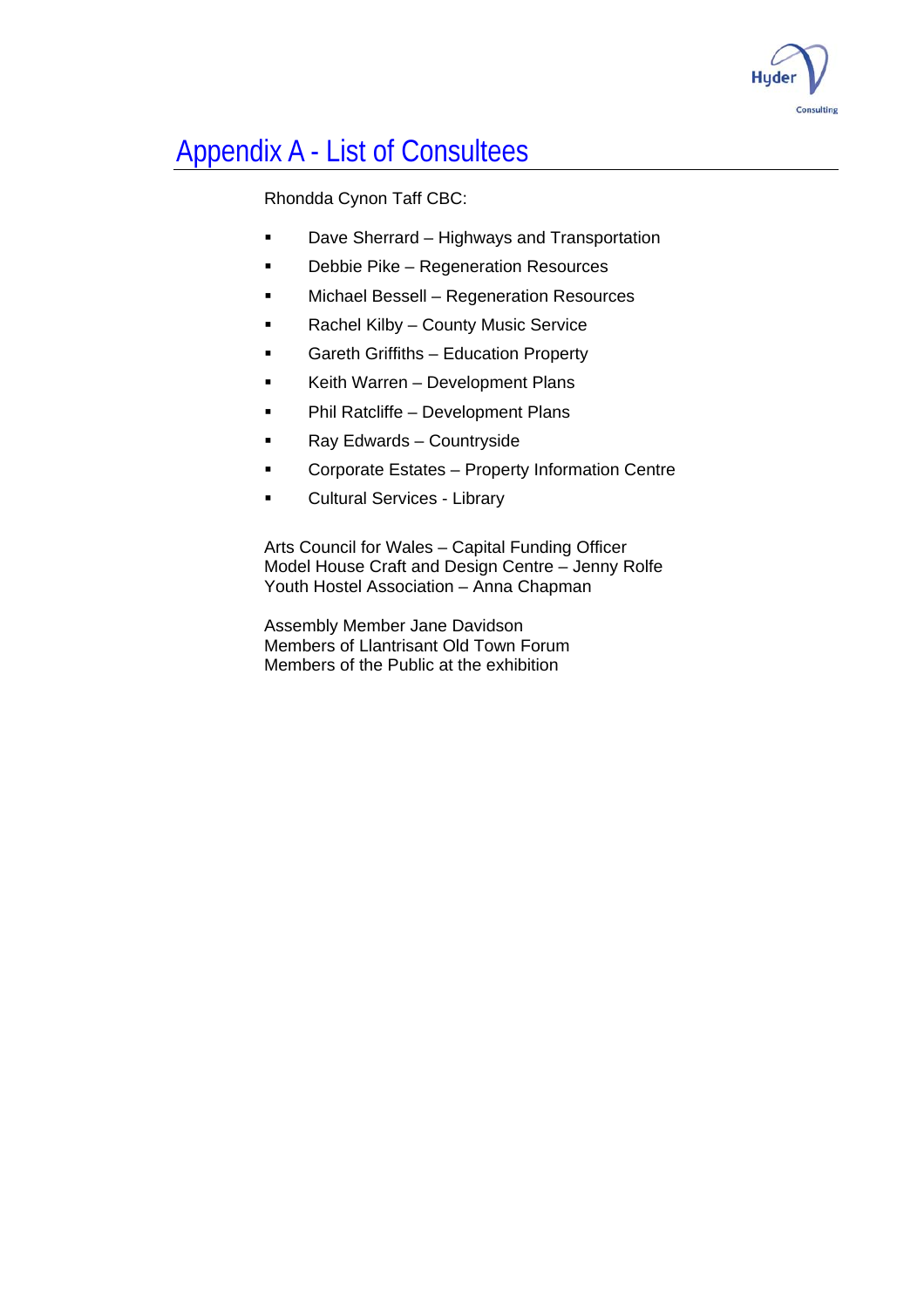

# Appendix B

**Context**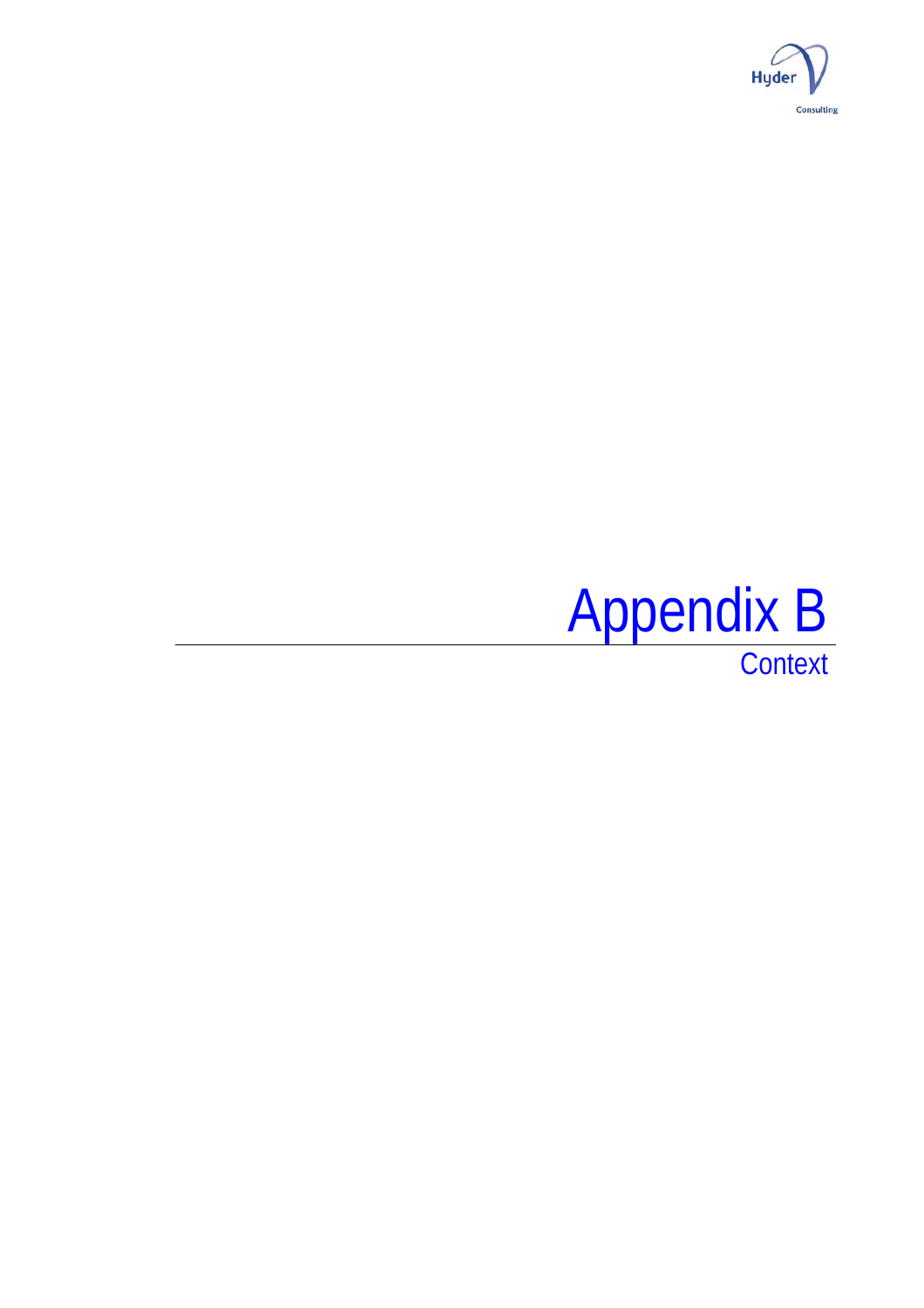

 $\overline{a}$ 

# B.1 Administrative Boundaries

Rhondda Cynon Taff County Borough Council has the second largest resident population of all the twenty-two Unitary Authorities in Wales, and in 2001, its' census population stood at 231,946 people.

The unitary authority comprises fifty-three electoral divisions, of which the "Llantrisant Town" electoral ward boundary area includes the study area. The ward is bordered by or close to the electoral wards of Beddau, Church Village, Gilfach Goch, Llanharan, Llanharry, Pontyclun, Talbot Green, Tonteg and Tonyrefail.

# B.2 Socio-Economic and Demographic Characteristics

According to the 2001 Census, Llantrisant Town has a total population of 4,205 people (2,066 Males, and 2,139 females). Table B.1 (overleaf) summarises key information from the 2001 Census, which illustrates that Llantrisant Town has a relatively affluent socio-economic profile in comparison to the rest of the RCT area. Most notably, Llantrisant Town has a higher proportion of people of working age, and of these a large proportion are economically active and employed persons. There is a lower proportion of unemployed persons and students in comparison to the RCT area and Wales as a whole. Llantrisant's residents are also more likely to be employed within professional and management positions (45.9[%1\)](#page-3-0) and have higher levels of educational attainment in Llantrisant than in comparison with the rest of the RCT area and the UK.

This data needs however, to be seen in the context of the surrounding wards, given the catchment area of the old town for services and facilities. The data for the surrounding wards is also given in Table B.1. It can be seen that the neighbouring wards of Talbot Green and Llanharry have relatively high levels of unemployment (3.1% and 3.3% respectively) and high proportions of the population with no qualifications (35.5% and 40.7% respectively), with higher rates of unemployment and lack of qualifications experienced within the nearby wards of Tyn-ynant, Church Village, Gilfach Goch, Tonyrefail West and Tonyrefail East.

<span id="page-3-0"></span><sup>1</sup> The 45.9% statistic is a combination of those employed within managers and senior officials (14.5%); professional (15.2%); and associate professional & technical positions (16.2%) (2001 Census Llantrisant Town Ward Profile).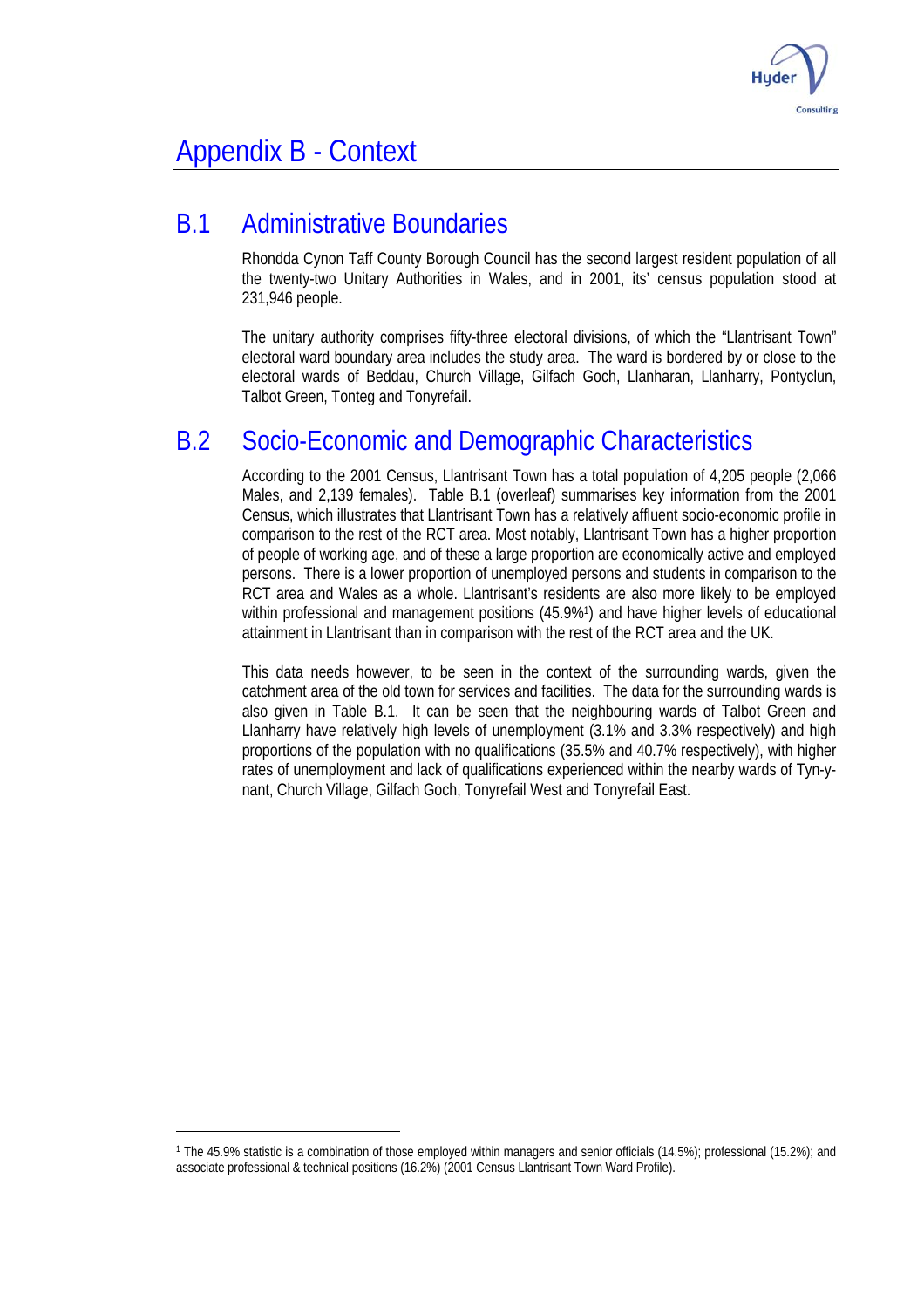<span id="page-4-4"></span><span id="page-4-3"></span><span id="page-4-0"></span>

|                                 |                           | <b>2001 Census Category</b> |                                             |                   |                           |                 |                                                                       |       |                                                      |  |
|---------------------------------|---------------------------|-----------------------------|---------------------------------------------|-------------------|---------------------------|-----------------|-----------------------------------------------------------------------|-------|------------------------------------------------------|--|
| ARPs <sup>2</sup> in RCT   Ward |                           | <b>Population</b>           | Economically<br>$(16-74)$<br>Active<br>yrs) | <b>Unemployed</b> | <b>Retired</b><br>Persons | <b>Students</b> | No.<br>qualifications or qualifications <sup>3</sup><br>level unknown | Lower | level Higher<br>level<br>qualifications <sup>4</sup> |  |
| Area 11                         | Tyn-y-nant                | 3.755                       | 63.7%                                       | 3.8%              | 12.4%                     | 3.4%            | 42.8%                                                                 | 32%   | 17.4%                                                |  |
|                                 | <b>Llantwit Fardre</b>    | 6,214                       | 74.2%                                       | 1.9%              | 10.0%                     | 4.1%            | 21.0%                                                                 | 38.4% | 32.4%                                                |  |
|                                 | <b>Church Village</b>     | 3,320                       | 68.1%                                       | 3.3%              | 9.6%                      | 3.8%            | 30.6%                                                                 | 37%   | 25.4%                                                |  |
|                                 | Ton-teg                   | 4,459                       | 61.8%                                       | 1.8%              | 17.8%                     | 4.8%            | 27.2%                                                                 | 34.6% | 29.1%                                                |  |
| Area 10                         | Llantrisant               | 4.205                       | 69.8%                                       | 2.2%              | 13.7%                     | 3.7%            | 23.4%                                                                 | 37.4% | 32.7%                                                |  |
|                                 | Pontyclun                 | 5,794                       | 69.6%                                       | 2.1%              | 13.7%                     | 3.4%            | 21.3%                                                                 | 35%   | 36.5%                                                |  |
|                                 | <b>Talbot Green</b>       | 2,457                       | 53.8%                                       | 3.1%              | 20.8%                     | 4.3%            | 35.5%                                                                 | 33.2% | 23.8%                                                |  |
|                                 | Llanharry <sup>5</sup>    | 2,919                       | 62.9%                                       | 3.3%              | 13.2%                     | 3.9%            | 40.7%                                                                 | 47.4% | 19.4%                                                |  |
|                                 | Llanharan                 | 3,421                       | 67.0%                                       | 2.9%              | 10.1%                     | 3.5%            | 34.9%                                                                 | 34.4% | 24.7%                                                |  |
|                                 | <b>Brynna</b>             | 3,683                       | 68.6%                                       | 2.9%              | 10.2%                     | 3.5%            | 32.6%                                                                 | 41.4% | 17.6%                                                |  |
| Area 9                          | Gilfach Goch <sup>6</sup> | 3.434                       | 51.6%                                       | 4.2%              | 13.0%                     | 4.0%            | 54.5%                                                                 | 29.1% | 9.8%                                                 |  |
|                                 | <b>Tonyrefail West</b>    | 5,234                       | 57.2%                                       | 3.2%              | 3.3%                      | 6.7%            | 46.8%                                                                 | 31.6% | 20.8%                                                |  |
|                                 | <b>Tonyrefail East</b>    | 5,801                       | 56.9%                                       | 3.3%              | 13.2%                     | 3.8%            | 44.0%                                                                 | 33.3% | 22.2%                                                |  |
| <b>RCT Total</b>                |                           | 231,946                     | 57.2%                                       | 3.6%              | 13.7%                     | 5.1%            | 40.5%                                                                 | 32.8% | 19.1%                                                |  |
| <b>Wales Total</b>              |                           | 2,903,085                   | 61.0%                                       | 3.5%              | 14.8%                     | 5.1%            | 33.0%                                                                 | 35.3% | 24.5%                                                |  |

#### **Table B.1 Key Census Results for Llantrisant in Comparison to neighbouring wards**

<span id="page-4-2"></span><span id="page-4-1"></span>2 ARP = Area Regeneration Partnerships

<sup>3</sup> Lower qualification attainment = 1+ 'O' level/1+ GCSE/NVQ level 1 and/or 5+ 'O' levels/5+ GCSEs/NVQ level 2

<sup>4</sup> Higher qualification attainment = 2+ 'A' levels/NVQ level 3 and/or First degree/higher degree/HND/NVQ level 4

<sup>5</sup> Llanharry is designated as an Objective One Priority 3 Area – the only such designation within Area 10.

<sup>6</sup> Gilfach Goch and Tonyrefail West are also designated as Communities First Areas.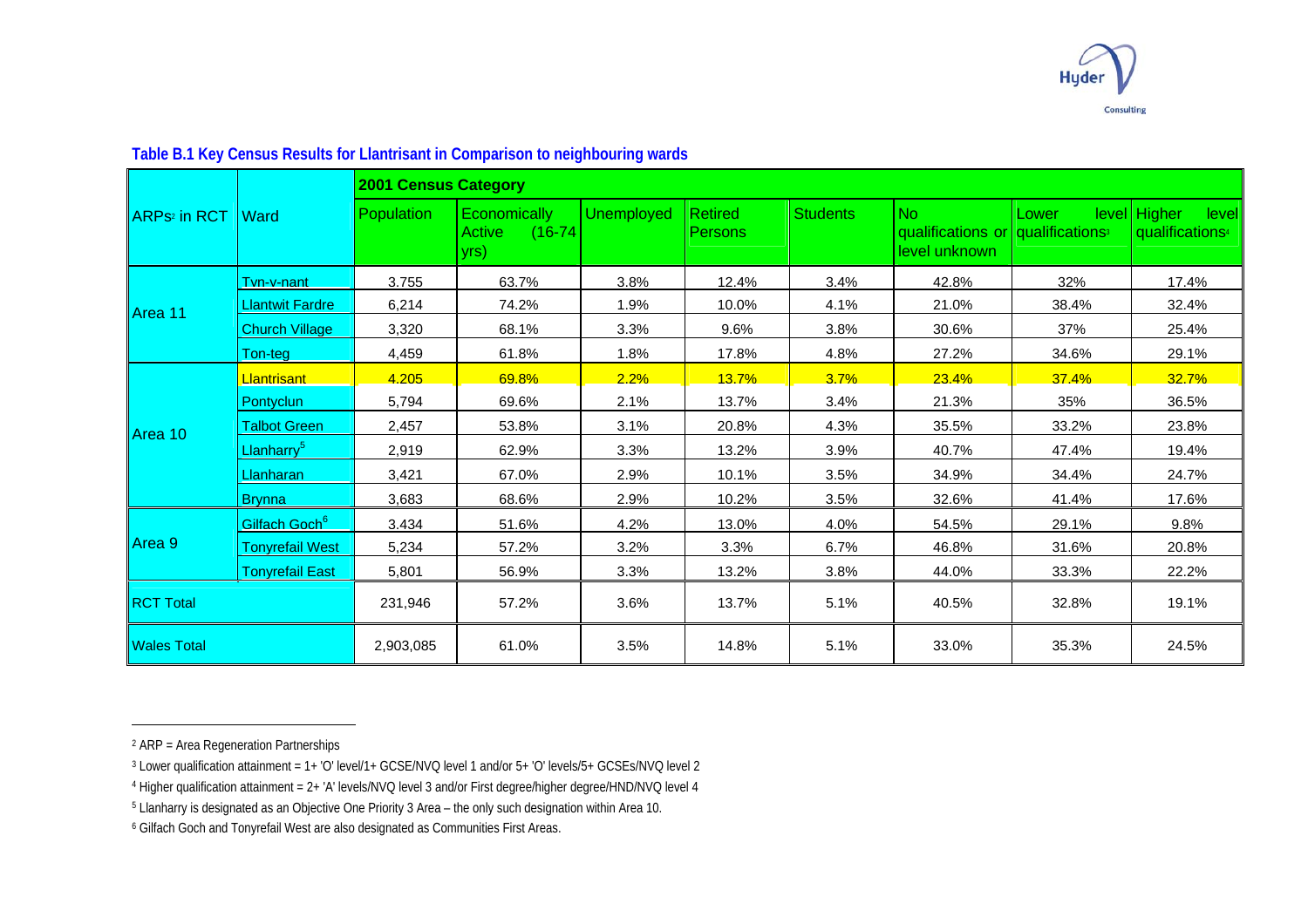

# B.3 Deprivation Issues

Llantrisant is generally considered to be an affluent ward. As shown in Table B.2, Llantrisant is only ranked 822nd out of 865 on the Welsh Index of Multiple Deprivation (NAW, 2000), in comparison to the rest of the RCT area, which has some of the most deprived wards in Wales. However, it is important to recognise that deprivation measured on a local ward level can distort the view of wider economic issues facing the catchment area. Llantrisant has attracted largely affluent incomers due to the scenic outlook from the town, yet local residents in the surrounding area may still suffer from a range of social issues such as low incomes and child poverty. Notably, the nearby wards of Gilfach Goch and Tonyrefail West are "Community First" eligible wards<sup>7</sup>[,](#page-5-0) being ranked 39th and 67th most deprived in Wales.

| Table B.2 Index of Multiple Deprivation Scores <sup>8</sup> for Llantrisant & Neighbouring Wards |                                                      |                                                  |  |  |  |  |  |
|--------------------------------------------------------------------------------------------------|------------------------------------------------------|--------------------------------------------------|--|--|--|--|--|
| <b>Electoral Division name</b>                                                                   | <b>Index of Multiple</b><br><b>Deprivation Score</b> | Rank of Index of Multiple<br>Deprivation (Wales) |  |  |  |  |  |
| Tyn-y-nant                                                                                       | 22.17                                                | 342                                              |  |  |  |  |  |
| <b>Llantwit Fardre</b>                                                                           | 4.17                                                 | 836                                              |  |  |  |  |  |
| Church Village                                                                                   | 12.65                                                | 617                                              |  |  |  |  |  |
| Ton-teg                                                                                          | 4.5                                                  | 832                                              |  |  |  |  |  |
| Llantrisant                                                                                      | 5.05                                                 | 822                                              |  |  |  |  |  |
| Pontyclun                                                                                        | N/A                                                  | N/A                                              |  |  |  |  |  |
| <b>Talbot Green</b>                                                                              | 17.75                                                | 456                                              |  |  |  |  |  |
| Llanharry                                                                                        | 29.40                                                | 208                                              |  |  |  |  |  |
| Llanharan                                                                                        | 19.15                                                | 412                                              |  |  |  |  |  |
| <b>Brynna</b>                                                                                    | 10.76                                                | 664                                              |  |  |  |  |  |
| Gilfach Goch                                                                                     | 52.46                                                | 39                                               |  |  |  |  |  |
| <b>Tonyrefail West</b>                                                                           | 46.22                                                | 67                                               |  |  |  |  |  |
| <b>Tonyrefail East</b>                                                                           | 33.98                                                | 140                                              |  |  |  |  |  |

Key issues of concern within RCT's defined Regeneration Area 10 (which includes Llantrisant) are associated with:

- **Economic Regeneration: Area 10 is relatively affluent in comparison with the rest of RCT but there** are noticeable pockets of deprivation, and the area has the greatest proportion of long-term unemployment in comparison to the rest of RCT (12.3%).
- **EXECOMMUNICE COMMUNITY Safety: Although Area 10 has relatively low levels of recorded crime, Talbot Green has** the 2<sup>nd</sup> highest level of reported crime within the whole RCT area (at 42 crimes per 1000 of the population), mainly associated with theft and handling of stolen goods (which stands at 15 incidents per 1000 of the population in comparison to the RCT average of 4).
- **EXECT** Health and Wellbeing: Although Llantrisant is the 3<sup>rd</sup> least deprived ward in terms of health deprivation with only 17.6% of people with limiting long-term illnesses in comparison to the RCT average of 27.3%, Talbot Green and Llanharry have much higher rates of limiting long-term illness (30.3% and 23.5%).

 $\overline{a}$ 

<span id="page-5-0"></span><sup>&</sup>lt;sup>7</sup> RCT has 23 Community First areas in 17 Electoral Wards - the largest number in the whole of Wales, each of which will eventually have its own Partnership Forum and Action Plan.

<span id="page-5-1"></span><sup>&</sup>lt;sup>8</sup> Source: National Assembly's Welsh Index of Multiple Deprivation database (2000 Edition)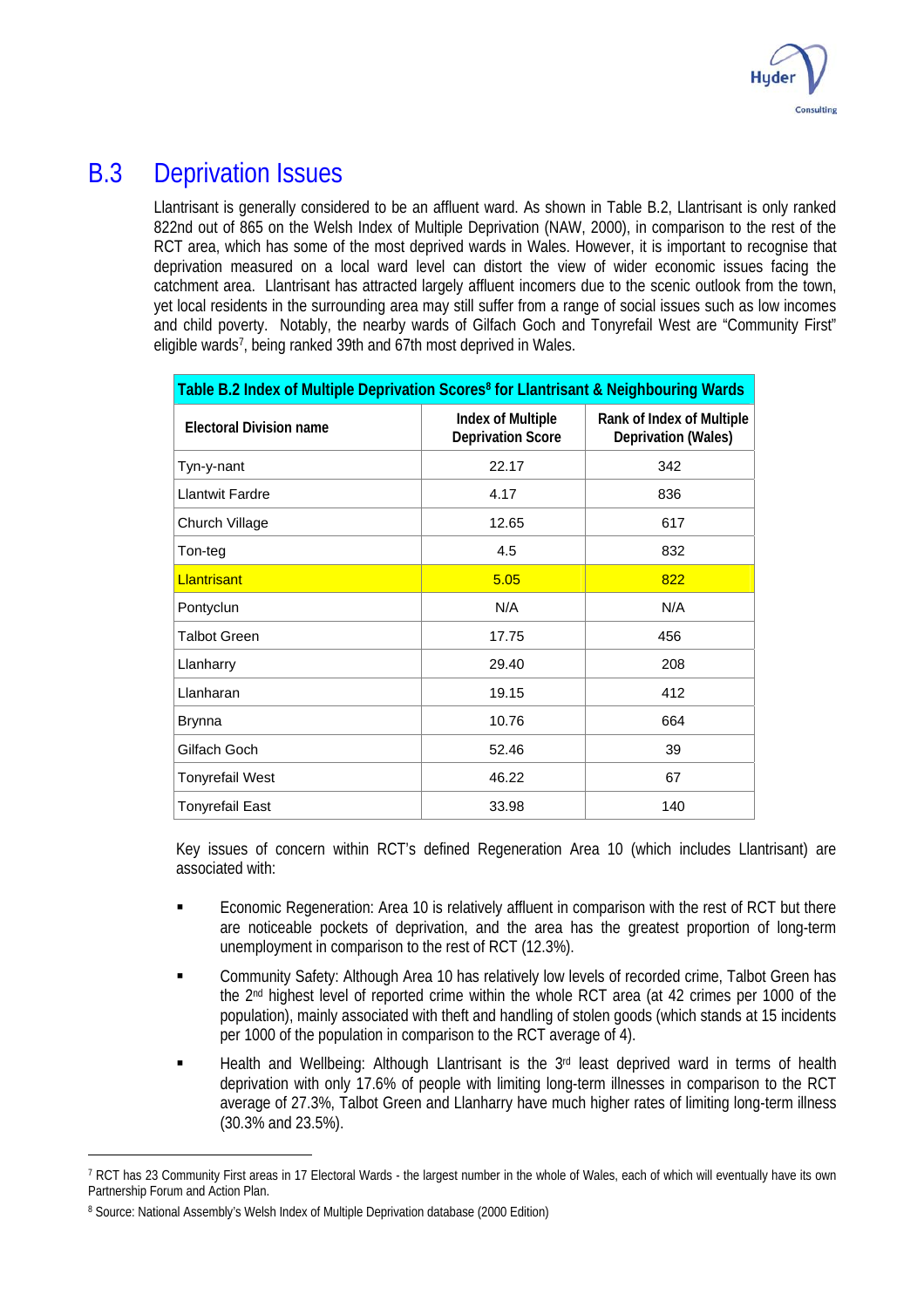

- Education and Training: Although Area 10 is relatively well served by education and training facilities (including primary and comprehensive schools, Welsh language schools and special needs schemes), Talbot Green and Llanharry have relatively high rates of poor qualification attainment (35.5% and 40.7% respectively).
- Environment: House values within Area 10 are amongst the highest in the RCT area and wellabove the Welsh average, but the proportion of households in unsuitable housing within Talbot Green is high compared to RCT as a whole.

Within Llantrisant itself, the key issues of concern include:

- Environment (i.e. parking and speeding, and demand for a train station, bus services).
- Well-being (i.e. lack of outdoor and indoor children's play and leisure facilities, and not enough information on community events).
- Health (i.e. no dentist provision in the area, and inability of GPs in the area to take on new patients).
- Community Safety (i.e. Under 16's have significantly higher perceptions of crime, stating that it is high or very high).

The regeneration of Llantrisant town centre has the potential to benefit the regeneration of more deprived neighbouring wards such as Talbot Green and Llanharry, and wards further afield such as Gilfach Goch and Tonyrefail West.

# B.4 Policy Context

This section considers the Regeneration Strategy within the context of national and local planning policy, with regard paid to the Taff Ely Local Plan, adopted 2003 and other supporting documents (including the Council's Economic Regeneration Strategy. Until the Local Development Plan is adopted for the authority area (scheduled 2008), the Mid Glamorgan Structure Plan (adopted 1999) and the Taff Ely Local Plan cover Llantrisant.

# B.4.1 Taff Ely Local Plan (Adopted 2003)

Rhondda Cynon Taff County Borough Council has adopted an updated "Taff Ely Local Plan" (Adopted 2003) covering the period 1995-2006. The emerging Unitary Development Plan is no longer being progressed and instead the Local Development Plan is being drafted. The Adopted Local Plan identifies key areas (including Llantrisant) for development restraint, renewal and opportunity, and encourages development on gateway and nodal sites, and town centres. A summary of relevant planning policies within the Llantrisant area are provided below.

#### Objectives for Llantrisant's Old Town

According to Policy EN2, the Llantrisant policy area covers the Community Council areas of Brynna, Llanharan, Llanharry, Pontyclun, Llantrisant, Llantwit Fadre (except for the Treforest Industrial Estate), and includes extensive areas of countryside and areas of special landscape value and historic value which contribute to the attractive rural character of the approach to the Ely Valley from the M4. The Local Plan states that the Llantrisant area: "…*has a most favourable combination of location advantages and an attractive environment. Infrastructure provision, especially roads and sewers, has tended to lag behind development. Existing and planned investment in roads and sewers is geared to the quite substantial existing allocations of land for housing and employment. It will be important to contain development within the capacity of the infrastructure that it serves*" (para 1.23, pg. 3).

#### Environmental Policies

Chapter 2 (Environment) recognises that Taf Ely's high quality distinctive rural landscape and undulating topography provides an important visual separation between the more built-up urban areas and hill-top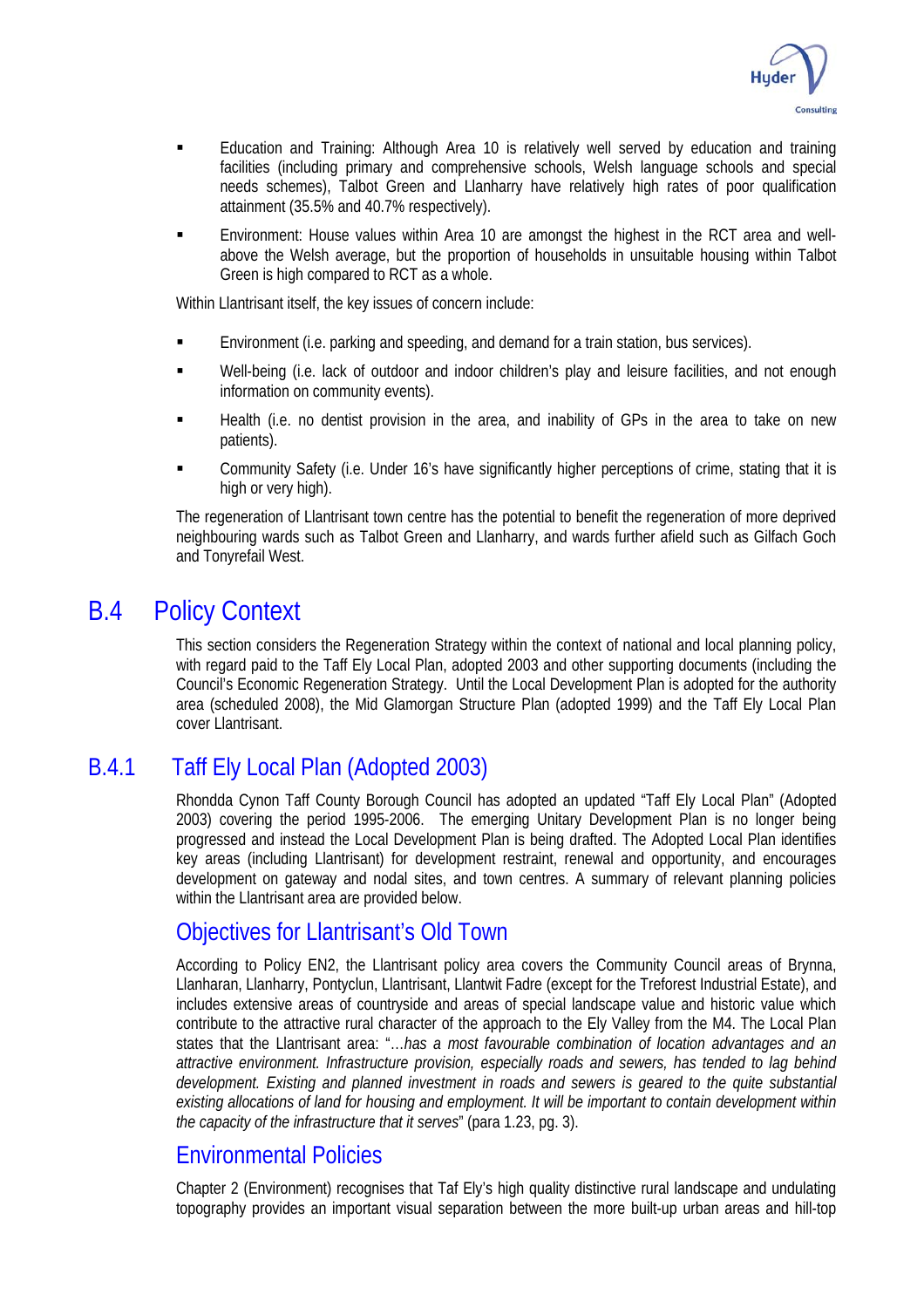

villages, and provide important wildlife and flora habitats. In addition to local ancient monuments, the chapter also recognises that important heritage contributions made by the "*hillside terraces of worker's cottages, …(and) larger residences of industrial masters*" (para 2.3).

An area to the immediate east of Llantrisant's Old Town (GW11) is designed as a green wedge to prevent the coalescence of Llantrisant and Beddau (Brynteg), and to maintain the separate identity of Llantrisant (Policy EN4).

This area also forms part of Llantrisant Common (including Rhiwsaeson Hill, Caerau and Llantrisant's Graig and Caerlan hills), described as: "…*a common heath and grassland landscape providing attractive setting for the medieval hill town of Llantrisant…(The) attractive landform of Llantrisant hill to the west (Graig), above (the) A4119, (provides a) setting for the town and acts as a 'focal point'. Rhiwseason and Llantrisant hills to the east (Caerau and Caerlan) (are) covered with (an) attractive mosaic of vegetation, (and the) attractive hills form focal points amidst the undulating farmland*" (pg. 154).

The Common is a designated "Special Landscape Area" (Policy ENV5); and a protected Site of Special Scientific Interest (SSSI) due to its diverse and species-rich grassland landscape (Policy EN10), and the area is protected against any proposed development that would unacceptably damage or detract from the visual qualities of the Common*.* The Common is also protected from inappropriate development under Policy EN6 (Common Land), which states that: "*common land will be retained for agricultural use and for its landscape and nature conservation value, and where there is public access for general recreation use*". Although Policy EN13 encourages proposals for the enhancement and management of sites and features of importance for nature conservation, the Adopted Local Plan emphasises in para 2.30 that any proposals for sites covered by Policy EN10 will require consultation with the Countryside Council for Wales.

### Design and Conservation Area Policies

The Local Plan states that although design matters are important throughout the plan area, they are especially important within designated Conservation Areas. The boundary of the Llantrisant Old Town Conservation Area currently extends to include the whole of the town (including the modern housing developments and Leisure Centre area at the bottom of the hill) and the majority of the Common, although para 2.87 acknowledges:

"part of the Llantrisant Conservation Area – the town centre – is also worthy of special consideration for further environmental protection. It is intended that legislation to control development in part of the area, to be defined after survey, should be tightened by the imposition of an Article 4 Direction" (pg. 48).

Policies EN30 and EN31 emphasis the need for high-quality design of shop fronts, grills and shutters which should "harmonise with the traditional appearance of a buildings and its surroundings; avoid the use of materials which do not enhance environmental amenities; retain features which possess good architectural qualities or contribute to the overall character of the area; and avoid disruption to existing detailing and proportions…" (Policy EN31). Similarly, Policies EN34-42 address the provision of advertisements, with Policy EN42 specifically addressing advertisements within Conservation Areas, and states that they will only be permitted is considered essential for identification or information, are on a site or building which is predominantly in commercial use, and are considered to be sensitive to the architectural quality of the site or building and its surroundings.

Linked to this, Policies EN59 (Open Space), EN60 (Art in the Environment) and EN61 (Environmental Improvements) encourage the protection and enhancement of key open spaces and schemes for environmental improvements. This includes the removal of features that are detrimental to the visual environment, and the rehabilitation of derelict areas and structures, which can contribute to the quality and interest of the environment.

According to Policy EN46, any proposals for new development within designated Conservation Areas (as defined within Policy EN45) must preserve, maintain or enhance the visual environment and are not to harm the historic or architectural character of the area. This is outlined within Policy 47, which states that in order to maintain or enhance the character and appearance of designed Conservation Areas (including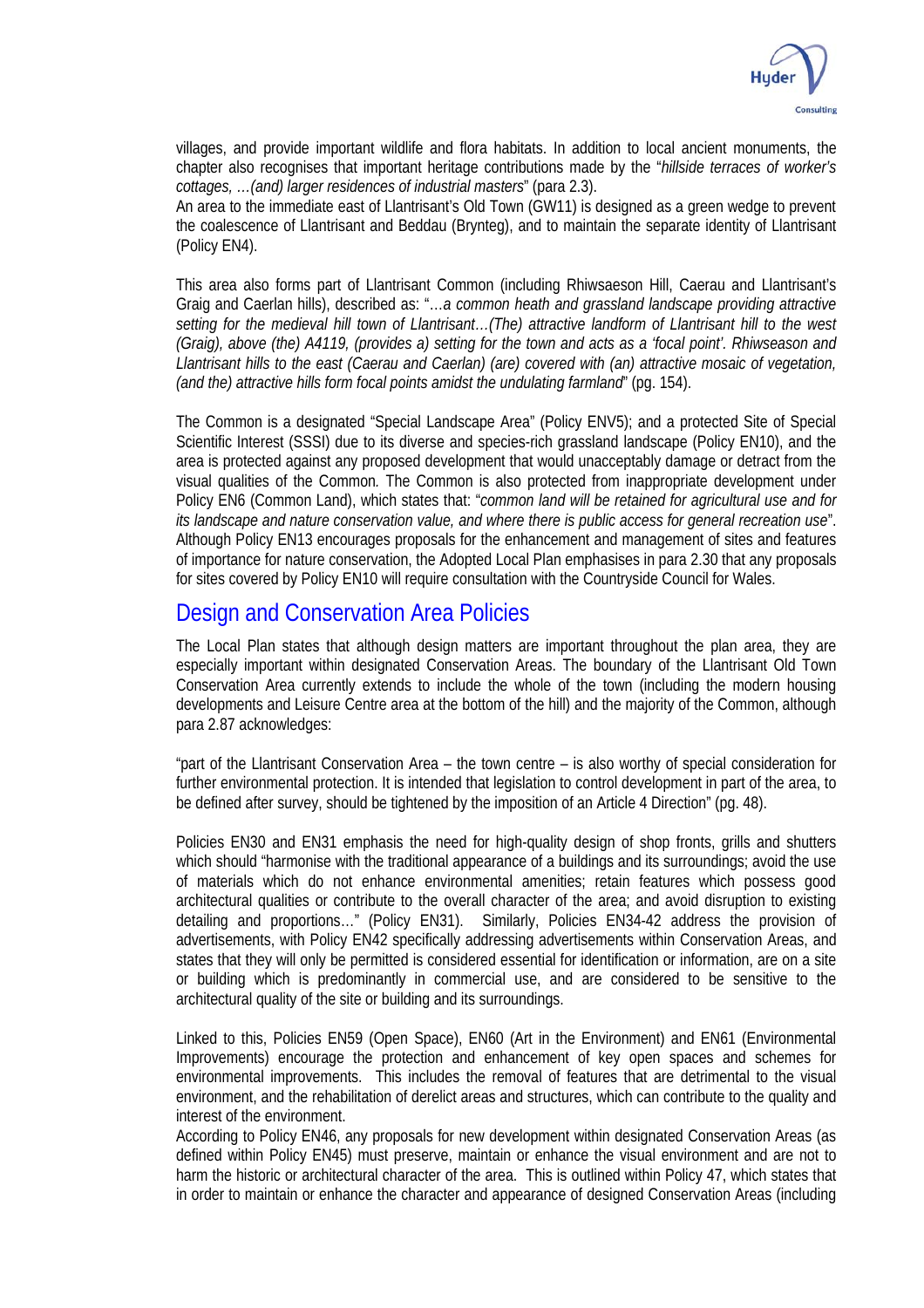

the open spaces in those areas), proposed new development and alterations to existing development will be permitted if it is sympathetically designed (using materials which are in keeping with their surroundings) and it is well related to the scale, character and architectural style of the area).

Policy EN48 discourages demolition within Conservation Areas and will only permit this where the building in question is beyond economic repair or out of character in its setting; and an acceptable intention (with detailed proposals) for rebuilding or environmental enhancement are demonstrated to the satisfaction of the local planning authority. Alternatively, the proposed demolition should be part of a wider approved redevelopment scheme which will maintain or enhance the character and appearance of the Conservation Area. Similarly, Policy EN49 states that the removal of trees within Conservation Areas will also only be permitted where the local planning authority considers it necessary, and appropriate replacement planting will be required.

Policy EN51 also discourages development which would adversely affect listed buildings or its setting (as addressed by Policy EN53), and Policy EN52 repeats this objective for structures of local historic, architectural or visual interest.

Policy EN54 addresses the protection of nationally-important archaeological remains, and states that development will not be permitted if it will cause damage to a scheduled ancient monument (such as Llantrisant Castle as listed in Appendix 8 of the Local Plan) or other nationally important archaeological remains, or the setting of visible remains. If applications for development are likely to affect known or suspects sites of archaeological interests, the local planning authority will require a satisfactory archaeological field evaluation (in accordance with Policies EN55, EN56 and EN57, with reference to Glamorgan Gwent Archaeological Trust Ltd's County Sites and Monuments Records).

#### Housing Policies

Chapter 3 (Housing) (Policy H1) identifies 105.97ha for 2607 units of new housing over 32 sites within the Llantrisant policy area, of which the following sites are located within the Old Town:

- Ruperra Street (0.30 ha for 14 dwellings) with planning permission as at 30.06.98, which has now been developed.
- Cefn Mably (2.10 ha for 45 dwellings) with planning permission at 30.06.98, but subject to satisfactory access and design sensitive to its special setting in the Llantrisant's Old Town Conservation Area. This site has now been completely developed.

Other designated site allocations within the Local Plan have mostly been developed, and new allocated sites are in the process of being allocated as part of the RCT Local Development Framework review process.

Policy H4 addresses residential development on unallocated land and states that residential development, and replacements for existing housing, within the defined settlement boundaries will be permitted provided that the site is not an important open space or off street car park in the urban or rural setting; and that the proposed development would not result in insensitive or inappropriate infilling, and is well related to the existing development in terms of scale, layout, design, use of materials and general character of the surrounding area. It also emphasises the need for community and utility services to be accessible and readily/ economically provided, and access obtained in accordance with the standards required by the local highway authority. It also states that the new development should not be detrimental to local residential amenity, and provide adequate private and public amenity open space within the curtilage and as part of the overall scheme, including adequate car parking, and that it does not conflict with policies to protect the environment.

Policy H5 also states that the maintenance, improvement and rehabilitation of existing older housing stock will be promoted subject to external design in keeping with the traditional character of buildings.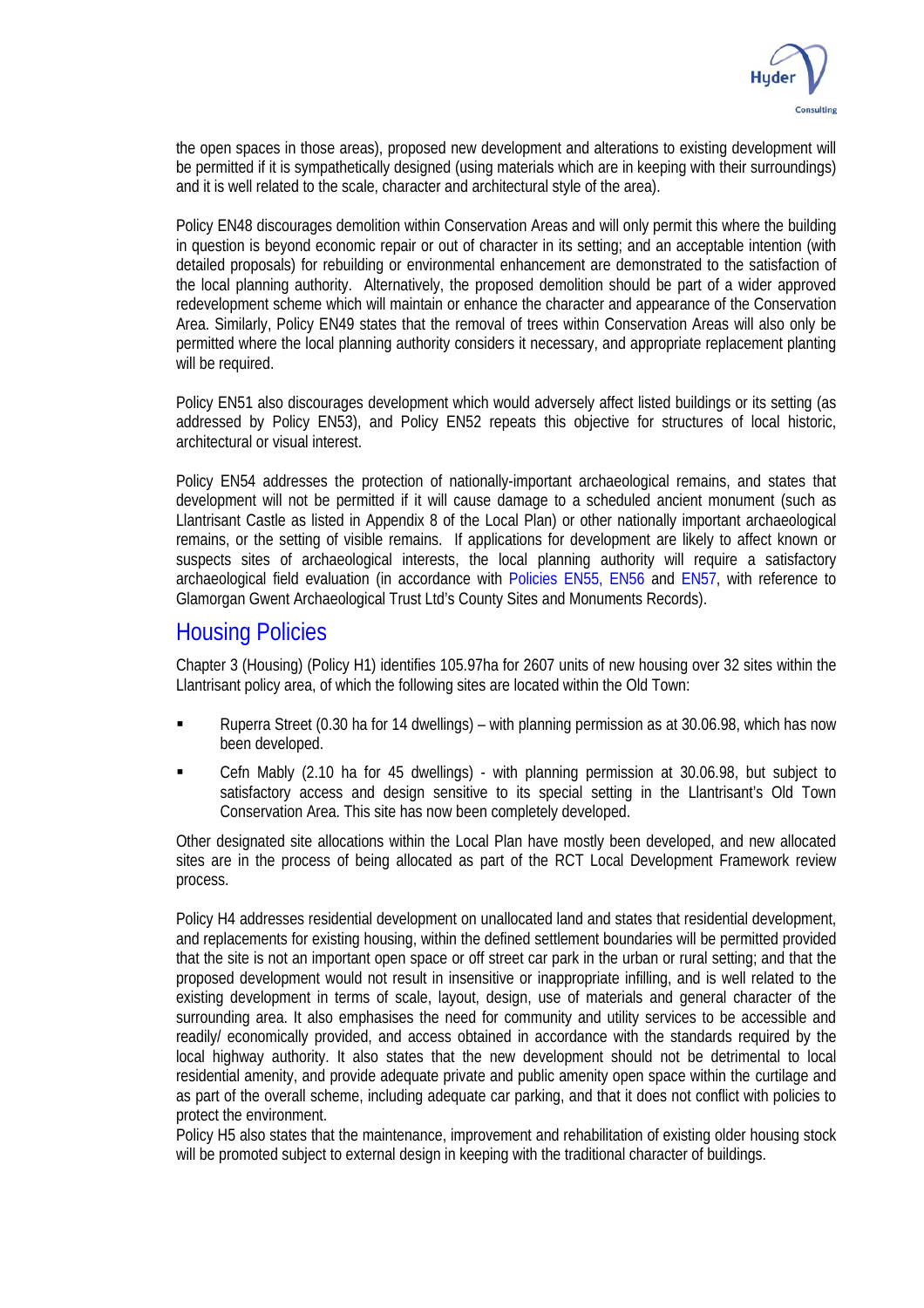

# Business, Industry and Storage

Policy E1 identifies a number of sites for new B1 & B2 business developments within the Llantrisant policy area (predominantly associated with the planned extension to the existing Llantrisant Business Park, located north of The Common, and other sites at Llantwit Fadre and Talbot Green). There are no allocated sites for business, industrial or storage use located within the study area. However, Policy E8 addresses business, industrial or storage uses on unallocated land, and states that this will be permitted if these are proposals for the redevelopment, conversion and extension of existing premises not likely to cause increased detriment to residential amenities; and includes business developments with light traffic generation provided that there would be no unacceptable detriment to the environment.

### Retailing and Restaurants/Pubs/Cafes

The Local Plan supports the concept of town centre development and management, especially given the proximity of Cardiff which has resulted in the leakage of durable goods expenditure in the past. The Strategy for the County Borough is to improve the range of shops available, and give priority to the renewal of town centres, and to only allow out-of town development where complementary to town centre objectives. Within the identified hierarchy, Pontypridd is identified as a major sub-regional town centre (subject to its own Regeneration Strategy), Talbot Green as a major district town centre and all other existing shopping centres (including Llantrisant) as local or neighbourhood centres. The majority of retailing policies relate to the identified sub-regional, district and out-of-town centres, although the following policies are applicable to the Llantrisant Old Town area:

- Policy S8 states that minor redevelopment's and extensions for A1 retail use for individual or groups of small neighbourhood shops will be permitted within certain areas (Llantrisant town centre is identified) subject to satisfactory building and shop front design.
- Policy S10 states that restaurants, pubs, cafes, snack bars, wine bars and shops for the sale of hot food will be permitted subject to satisfactory building and shop front design, service access, parking and landscaping, and no unacceptable detriment to the environment or residential amenity. Premises permitted under this policy outside the defined central shopping centres will be required to close to the public by 11pm where necessary to protect residential amenity.

# Community and Educational Services

Policy C1 encourages proposals that extend the range and quality of community buildings, provided that no detriment to residential amenity would result; and that safe and convenient pedestrian links to residential areas in the catchment of the facility exists or are proposed.

There are no educational proposals within the study area, although reference is made to the proposed new Cefn-yr-Hendy primary school proposed at Pontyclun within the Llantrisant Policy area, which has now been built to replace the Welsh Medium School in Llantrisant. Policy C4 also states that the use of premises for pre-school playgroups will be permitted subject to no detrimental effect on residential amenities.

#### Recreation and Tourism

The Local Plan's strategy is to encourage appropriate new leisure facilities, new and enhanced tourist attractions, and public enjoyment of the countryside, with priority given to urban fringe sites. The only policy to directly relate to Llantrisant town centre is Policy R10, which states that changes of use of dwellings to appropriate tourist uses directly related to the historical setting will be permitted in the commercial parts of High Street, Bullring and Swan Street, subject to satisfactory shopfront design.

With regard to proposals for the provision and upgrading of visitor accommodation (including hotels, conference facilities, guest houses, visitor accommodation in pubs, camping barns and other farm-based visitor accommodation) such uses will be permitted, provided that there would be no unacceptable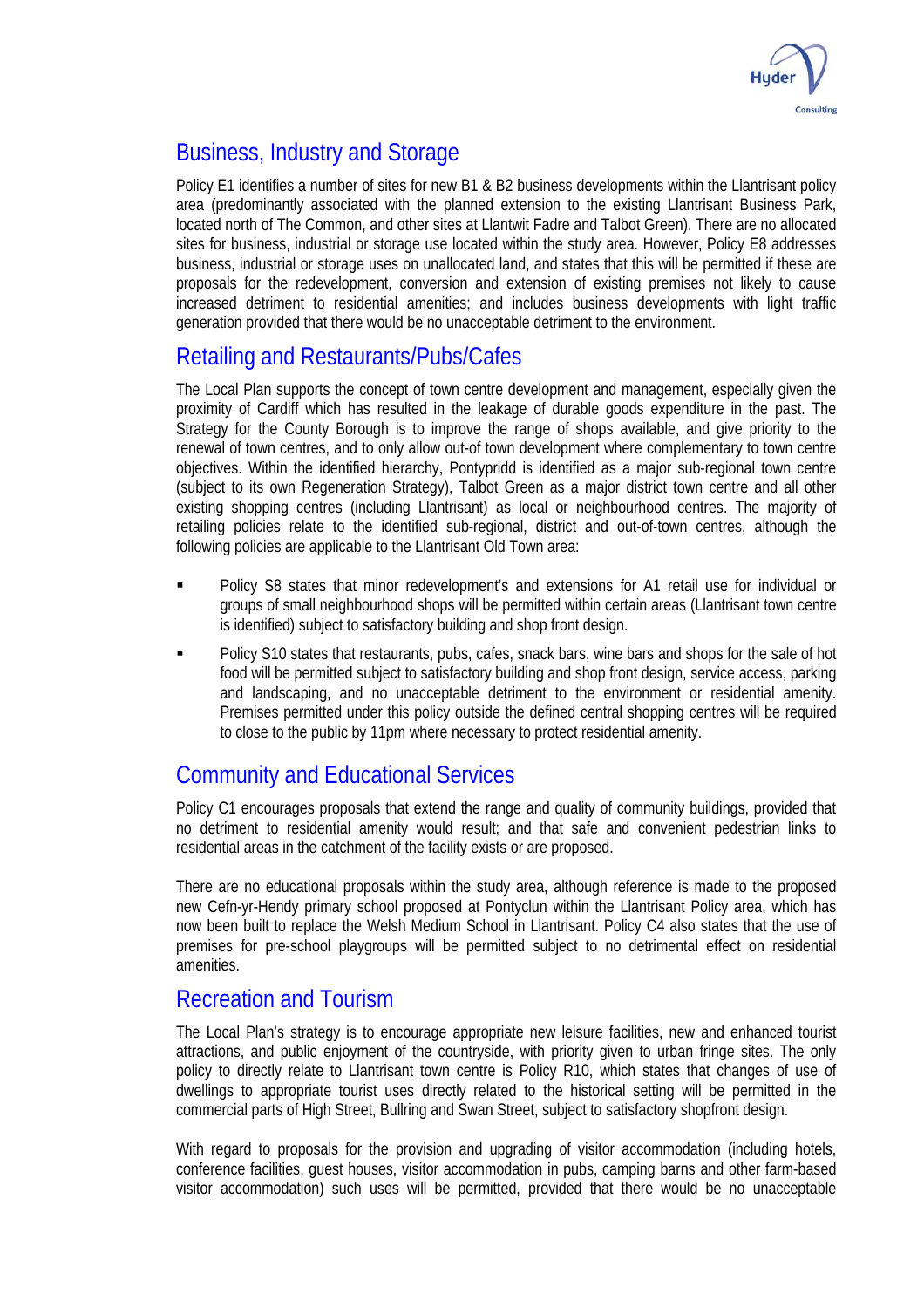

detrimental effect on wildlife interests and the countryside; that there would be no unacceptable detriment to residential amenities; and that traffic generation would be within the capacity of associated highways.

#### Transport Improvements

Within the wider Llantrisant policy area, Policy T1 identifies land to be safeguarded for major improvements to the highway network , which include the A473 Church Village bypass, the A473 Llanharan bypass, and the A473 Talbot Green bypass dualling. Policy T4 outlines proposals for a new passenger rail service to be provided between Pontyclun and Beddau, with new stations proposed at Talbot Green and at Cardiff Road, Southgate amongst others. Policy T7 also identifies land to be safeguarded for a park and ride scheme at Pontyclun. Policy T12 proposes a dedicated cyclepath to be provided between Talbot Green and Thomastown. All of these schemes would improve public transport accessibility to the wider Llantrisant area, although users would still be reliant upon local bus connections up to Llantrisant town centre.

Policy T9 is applicable to Llantrisant town centre, and states that land will be safeguarded for the possible provision of traffic measures to improve the environment of the town centre, following the completion of the major highway improvement schemes outlined in Policy T1 (para 8.40). This includes potential for pedestrianisation, increasing footway widths, attractive highway surface treatment, street furniture and tree planting combined with traffic calming, and traffic regulation and urban traffic control to make the town centre more attractive for shopping and recreation and encourage greater use of the proposed bypasses (para 8.40).

The Local Plan's strategy for parking is outlined in Chapter 9, and recognises the need to provide more short-stay parking for shoppers and visitors (particularly for Pontypridd), in preference to long-stay parking for employees to support the vitality of the town centre and reduce congestion problems (para 9.4). With regard to the Local Plan's general parking strategy, Policy P2 states that priority will be given to short-term parking in the car parks most conveniently located for shops, and Policy P3 states that priority will be given to the needs of disabled person's where parking proposals are under consideration. Policy P5 also encourages measures to reduce on-street parking in built-up areas through the provision of off-street car parks.

# B.4.2 Local Transport Plan (Annual Progress Report, 2004)

The Council's Local Transport Plan was published in August 2000, and is updated by the 2004 Annual Progress Report. The objectives outlined within the LTP have been prepared in accordance with the Council's Community Plan "A Better Life", and in partnership with the South East Wales Transport Alliance (SEWTA), which was launched in 2003 to oversee all regional transportation developments within South East Wales.

The LTP identifies the work already achieved through the Regional Public Transport Strategy and Local Authority Bus Strategy sumbitted to the National Assembly for Wales in 2003, which include major enhancements to regional bus and rail networks as identified within the Adopted Local Plan. As part of this, it is understood that the Council has commissioned external consultants to undertake a comprehensive study into longer-term development of community transport within the RCT area, including necessary sources of funding, the potential role of the voluntary sector and improving information provision and standards. (paras 1.8-1.9).

The LTP also identifies the important role for town centre partnerships (with the Chamber of Trade and other organisations such as the police and the WDA) which have been funded by the National Assembly for Wales' Local Regeneration Fund (LRF) for town centres such as Porth and Mountain Ash.

The LTP also recognises the importance of Safer Routes to Schools which include highway improvement schemes (such as 20mph zones, new and widened footways, safety abrriers and traffic calming measures. A consultation programme with local schools was launched in 2004, with newsletters provided to local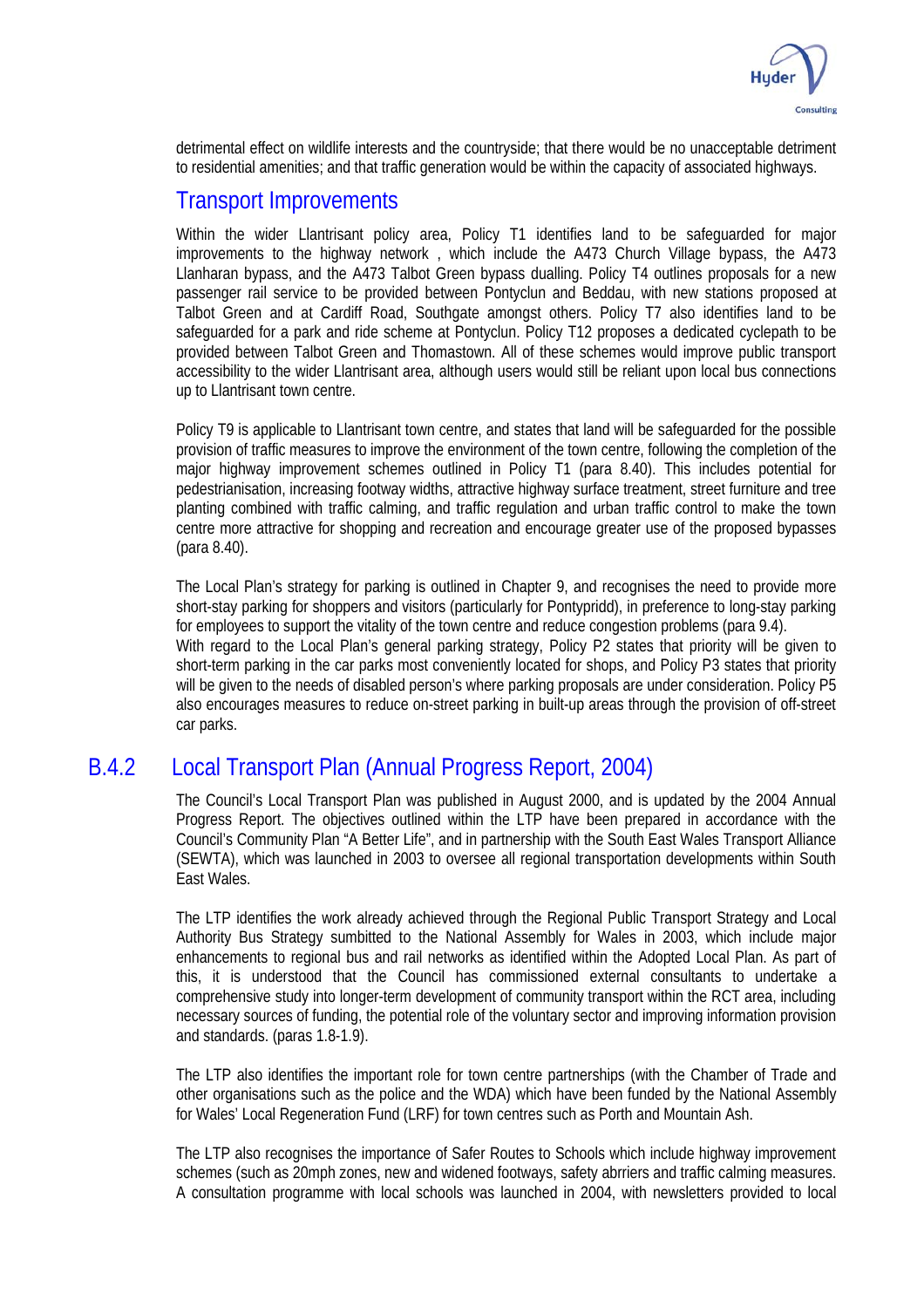

schools to explain the Safer Routes to Schools strategy and how schools can get involved. Preceeding this, the Council launched a "Home to School Transport Information Pack" (2003) for eligible school pupils travelling on contracted bus services, including a "Getting to School Safely" leaflet, free bus passes, timetable information, operator details and contact numbers. This formed part of a wider initiative working in partnership with the Police, Fire Services, Road Safety Team and bus operators to address safety and anti-social behaviour on school bus services – the first of its kind in Wales.

The Local Road Safety Grant from the National Assembly for Wales has enabled a significant programme of road safety and traffic management schemes to be implemented throughout the RCT area in 2003- 2004, which has included implementing new traffic-controlled junctions, pedestrian crossings, footways and safety fencing However, the LTP does not identify any schemes recently implemented or planned within Llantrisant town centre.

### B.4.3 Rhondda Cynon Taff CBC Community Plan "A Better Life"

This document sets out the following vision for improving the RCT Borough for the next ten years, based around five key themes of: safer communities, living space, health and well-being, boosting the local economy, and learning for growth:

"Rhondda Cynon Taf will be a community where everyone who lives, works in or visits the area will enjoy the benefits of a better quality of life, achieving their potential, while helping to develop and protect the area for the benefit of others" (pg.3; "A Better Life").

The Plan identifies the following key issues affecting the RCT area (pgs. 6-7):

- **The area's growing diversity.** Rhondda Cynon Taf is a series of small communities, rather than one single (homogenous) area. That diversity is a clear strength, but has implications for flexible, local service delivery, for effective communication links across the area, and for action to maintain town centres as vibrant public places for shopping, for work, for recreation, entertainment and cultural activities.
- **The changing local economy.** Rhondda Cynon Taf is successfully transforming itself from an economy based on heavy industry to one which has a more diverse range of job opportunities, which are attractive and accessible to the widest cross section of the population. These include the creation of new jobs in specialised growth areas, such as new media and tourism.
- **The changing social characteristics.** Reflecting local patterns of economic change, areas of growing affluence exist near the M4 corridor, while significant areas of disadvantage remain to be tackled – particularly in the northern valleys. The loss of traditional employment has contributed to a stubborn residue of social deprivation, leaving some communities feeling vulnerable and excluded. Promoting fairness and equality of opportunity in the development of all communities is a key challenge.
- **The health of communities.** Major and unacceptable disparities in the levels of health enjoyed by communities require urgent mutual action to develop new, more effective forms of primary care and health promotion.
- **Prospects for young people.** Children reflect the recent changes in the area. Many now move on to further/higher education, but others, notably in disadvantaged areas, are starved of prospects for the future. 30% of young people's education is provided through the medium of Welsh, a distinct characteristic which enhances prospects for the future.
- **Reconciling rapid social and economic change with protecting the most vulnerable.**  Supporting everyone to play a full part in, and benefit fully from, the social and economic future of the area is a continuing need.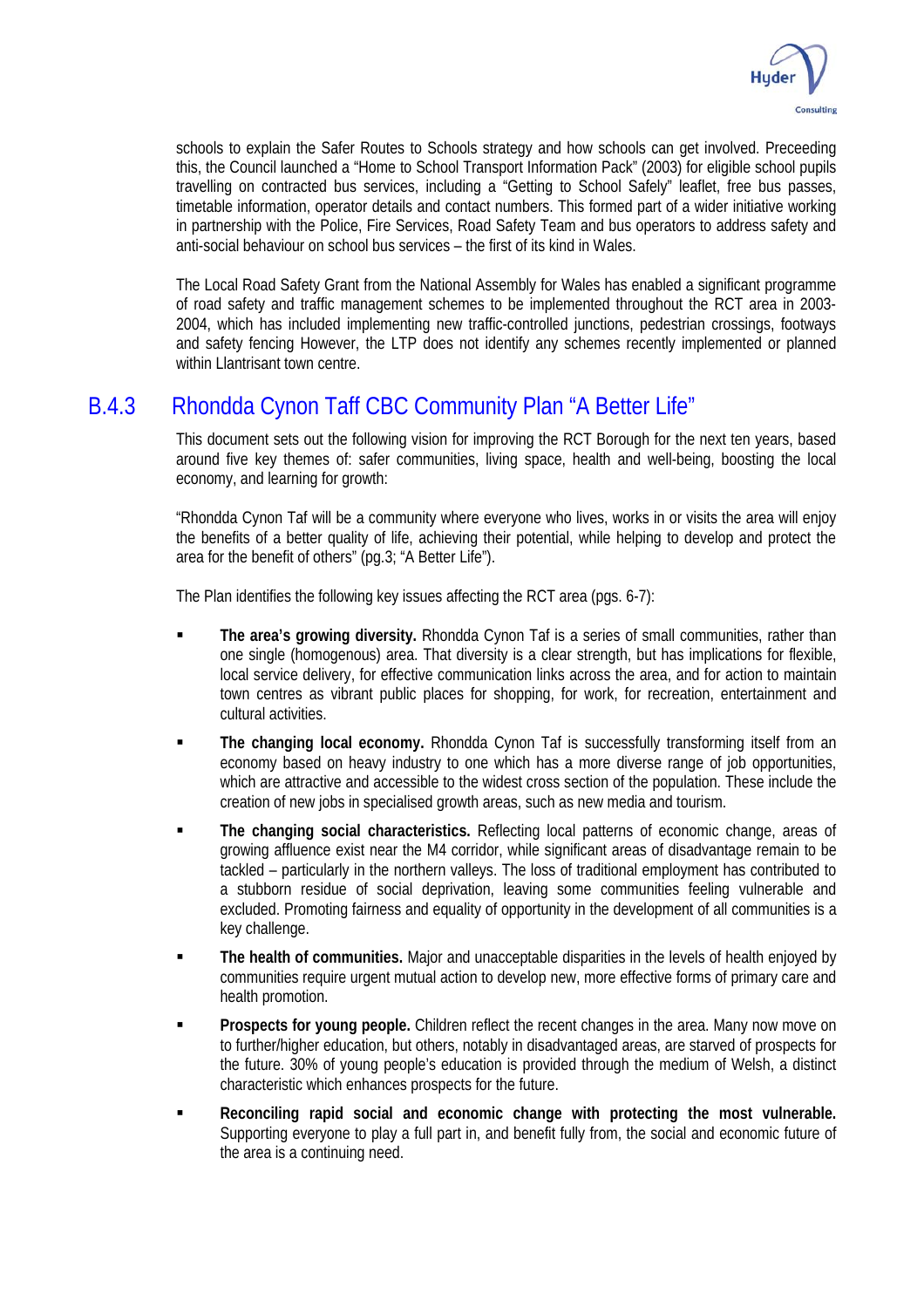

 **Understanding and promoting Rhondda Cynon Taf 's place in the world.** Recognising the need to respond to new regional, national and global challenges, and to influence others positively to recognise the unique attributes we have to offer as a place to invest, work in, live in, and visit.

Key actions to be implemented by 2008 include the following objectives, which are of relevant to this particular project:

- Establishing a new, integrated, multi-agency Community Safety Service including piloting the introduction of new "Police community support officers" (who will be focused particularly on dealing with nuisance and anti-social behaviour); revamping the Area Crime Watch Co-ordinators service to promote greater community involvement.; and extending the use of CCTV where need is identified and a measured contribution to safety is possible,
- **Establishing a Community Transport service in every area, and improve public transport services** and limit growth in car use.
- Provide access to recycling services and facilities for every resident and business, and organise annual campaigns to promote cleanliness and recycling.
- **IMPROVE STEET IN EVEL 2018** In every area, including the provision of better lighting.
- Establish a Health, Social Care and Well-Being Strategy for Rhondda Cynon Taf that addresses identified needs in tackling economic inactivity, improving mental health, support for children, better access to services, maintaining independence and, increasing healthy environments.
- Research and address the causes of economic inactivity, and establish and implement community and area action plans that support the objectives of "A Better Life" at local level, including promoting the success of local business,
- Enable higher and further education to play a direct role in supporting local prosperity, and encourage a higher proportion of pupils and adults with a minimum of Level 2 attainment in literacy, numeracy and ICT skills, and increase investment in early years and parent education programmes.
- Develop all schools as important centres for their communities and as key players in the delivery of the Community Plan.

# B.4.4 Rhondda Cynon Taf Economic Regeneration Partnership Economic Regeneration Strategy 2004-2014

This regeneration strategy represents the framework for improving the economy of Rhondda Cynon Taf between 2004 and 2014, based upon the following vision:

"Rhondda Cynon Taf will be a community where everyone who lives, works, or visits the area will enjoy the benefits of a better quality of life, achieving their potential, while helping to develop and protect the area for the benefit of others".

Key objectives are to create more 'quality' jobs and increased employment opportunities in a strong prosperous, self-reliant local economy, to improve and revitalise local towns, villages, streets and homes through new development which is sympathetic to the environment, and creating vibrant communities with a viable long term future. There are also seven action areas identified, including:

- **Creating more varied and stronger businesses** by helping businesses start-up, growing local businesses, exporting to the World, supporting e-commerce and creating vibrant commercial centres.
- **Tackling economic inactivity** by providing support for adult returners, helping hard to reach groups return to work, and helping those with physical and mental ill-health return to work.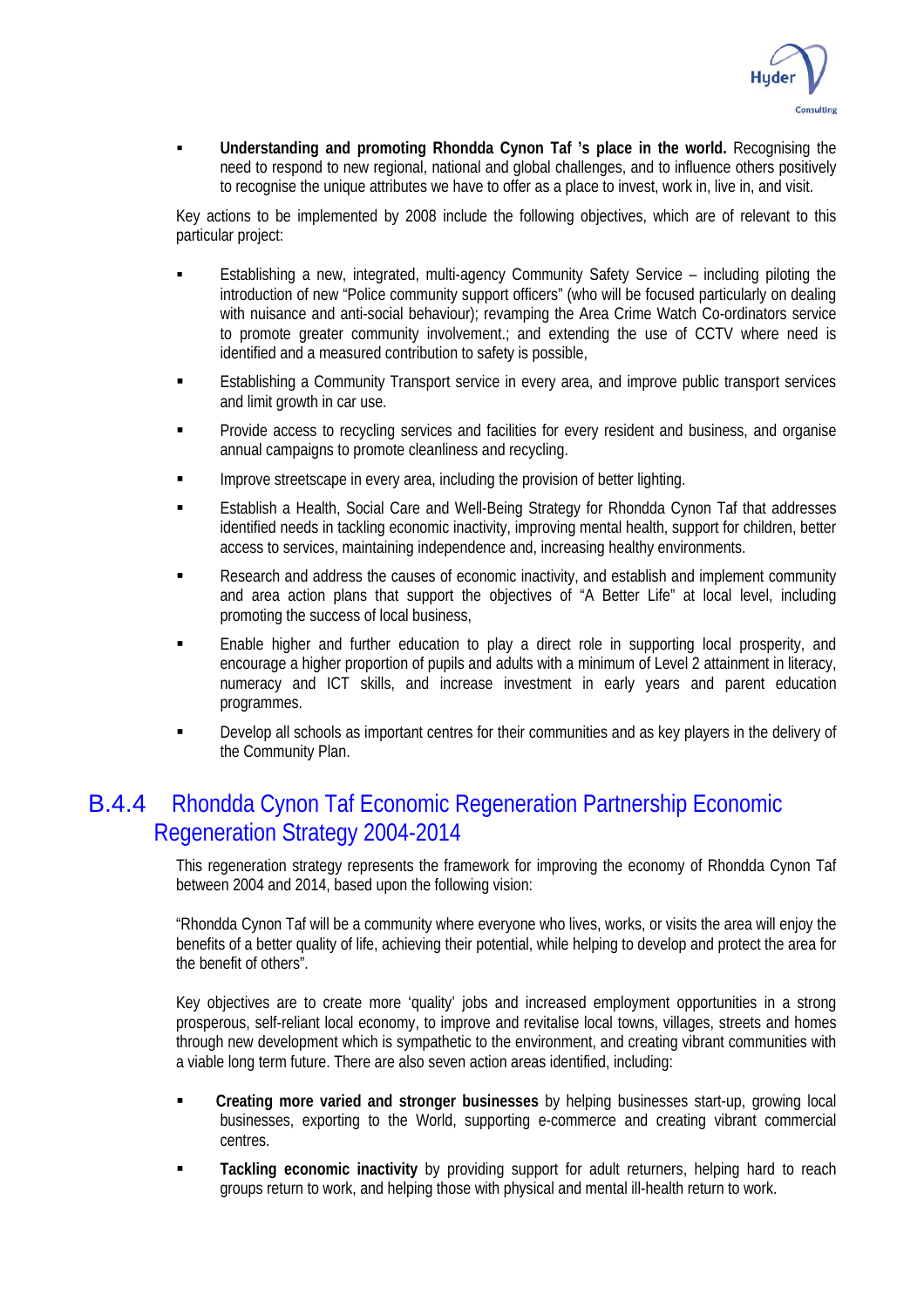

- **Stimulating community enterprise** by creating enterprising community ventures, promoting social entrepreneurship, and supporting community networks.
- **Promoting smarter working** by tackling future skills needs, targeting skills gaps in high growth sectors, and training entrepreneurs and managers, making learning fun and making better use of the college and university.
- **Improving where people live** by improving the quality of our living spaces, revitalising communities, working to provide better transport, recycling waste and improving e-connections.
- **Spending public money locally** by creating more effective ways of buying goods and services locally, encouraging private sector contractors to use local goods and skills and services, training local people, and improving management skills in local firms.
- **Promoting a positive image** by marketing Rhondda Cynon Taf, attracting inward investment, promoting heritage through new and existing tourist attractions and creating a visible 'sense of arrival'.

# B.4.5 Rhondda Cynon Taff CBC Area Regeneration Partnership Initiative

Twelve Economic Renewal Areas have been identified within the local authority area by the County Borough Council (illustrated in Figure 2.2 overleaf), and "Area Action Plans" have been developed for each of these areas, focusing on securing economic, social and environmental regeneration including short, medium and long term objectives and linked to the quality of life indictors within the Council's "Community Plan".

Llantrisant Town ward is identified as one of six wards in "Economic Renewal Action Area 10". The area includes Llantrisant, Talbot Green, Pontyclun and Llanharan, with a population of 22,479 people (2001 Census).

The Area 10 Action Plan identifies a number key issues affecting the area (including traffic management issues such as lack of signage, speeding traffic, traffic congestion; lack of community facilities, and facilities/activities for young people), and outlines three key objectives for this area:

- Increase in facilities and activities for young people to engage in across the area.
- **Increased reliability of public transport and a more joined up service approach for all rail and bus** networks. There are concerns across the area regarding traffic management issues in particular speeding, parking, signage, which the community would like to see improved.
- **Increased capacity to deal with new housing developments in particular GP's and Schools or** assurance that there are plans in place which will ensure that new needs are met.

The Action Plan identifies the role the Llantrisant Old Town Forum have played in establishing initiatives such as:

- **the "Beating of the Bounds" street entertainment and craft/folk festivals;**
- **Christmas lights events;**
- £30,000 Project Support Grant awarded for Castle site feasibility study (which included a 5-day public consultation regarding options, and a evaluation and business plan into the potential development of the castle site as a tourist attraction and source for local and county regeneration);
- £5,000 awarded for a Traffic Feasibility Study in partnership with the Integrated Transport Unit and Llantrisant Town Centre Forum and the Access to Work sub-group to identify and cost options to discourage use of Llantrisant as a rat run but encourage visitors to the Town (this has not been undertaken); and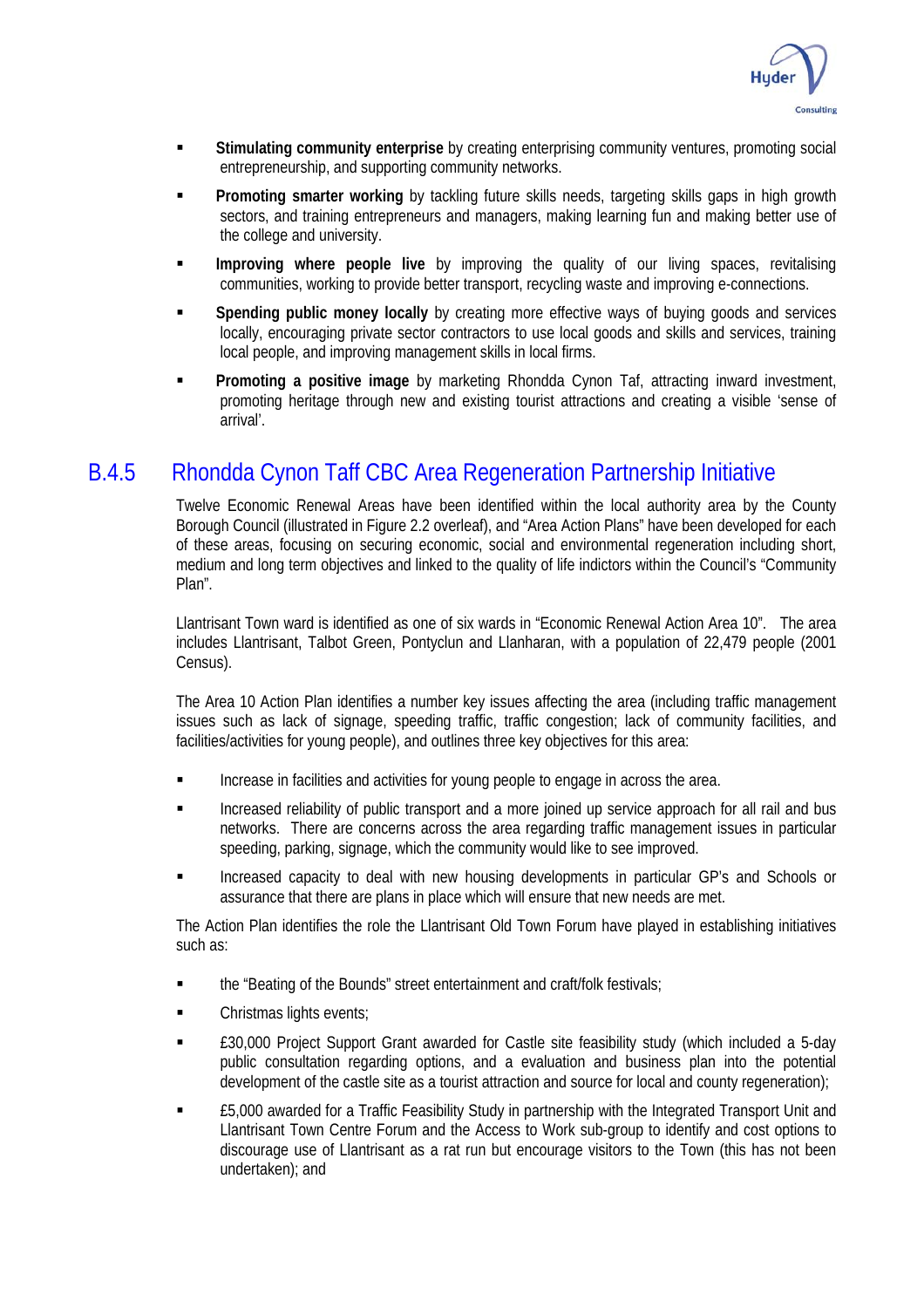

 the creation of websites and visitor information leaflets, plus proposals to encourage increased signage, parking and increase availability of arts and crafts facilities (building upon the success of the Model House Craft Centre).

The Action Plan goes onto identify that Llantrisant Community Council has agreed to £4,000 for the ongoing maintenance of a Youth Shelter and options are being explored by the Regeneration Committee for the RCT area to purchase the Old Police Station for young people and resource it appropriately in conjunction with Area 10 youth consultation. Options for establishing a Skateboard park in Talbot Green as part of the Council's Skateboard Strategy are also put forward.

The Action Plan also identifies the need to attract inward investment to Area 10 that provides more "quality jobs and increased employment opportunities, and identifies £20 million of funding for a proposed Employment site at Llantrisant, Mwyndy, which is a WDA and private sector joint venture, which is anticipated to include the creation of 2,000 new jobs and 180 new houses" (pg. 38). The Action Plan also identifies the potential to introduce a Farmers Market in the Old Town, although no funding is identified for this proposal (pg. 40), in addition to improving signage and visitor information and encouraging more arts and crafts facilities throughout the Old Town to attract more visitors.



**Figure B-1 Area 10 Economic Regeneration – which includes Llantrisant.**

# B.5 Proposed Developments

The appraisal has also included a review the planning application history of key identified sites throughout the Old Town study area to identify any proposed developments. The majority of recent planning applications for sites within study area relate to minor construction and alterations to residential properties (including changes of use to a restaurant on Swan Street, and a cafe), infill residential developments, and modifications to shop fronts.

Significant applications relate to a new housing development off Ruperra Street – some of which has been constructed, although an open area of scrubland remains undeveloped.

It is also noted that planning permission was granted in 1999 for the change of use from commercial to residential and alterations to the façade of the "New Buildings" on the High Street, with previous permission granted in 1997 for conversion to flats – however, it is understood that no work has been undertaken to date to convert these properties. It is understood that a planning application submitted in 2005 for the conversion of commercial units to residential use has been deferred for determination until a site visit can be carried out.

Three applications for planning permission for development of detached buildings off Erw Hir lane including private off-road car parking spaces have recently been submitted to RCTCBC. The first application submitted in 2004 was refused, and a second application submitted in 2005 for an amended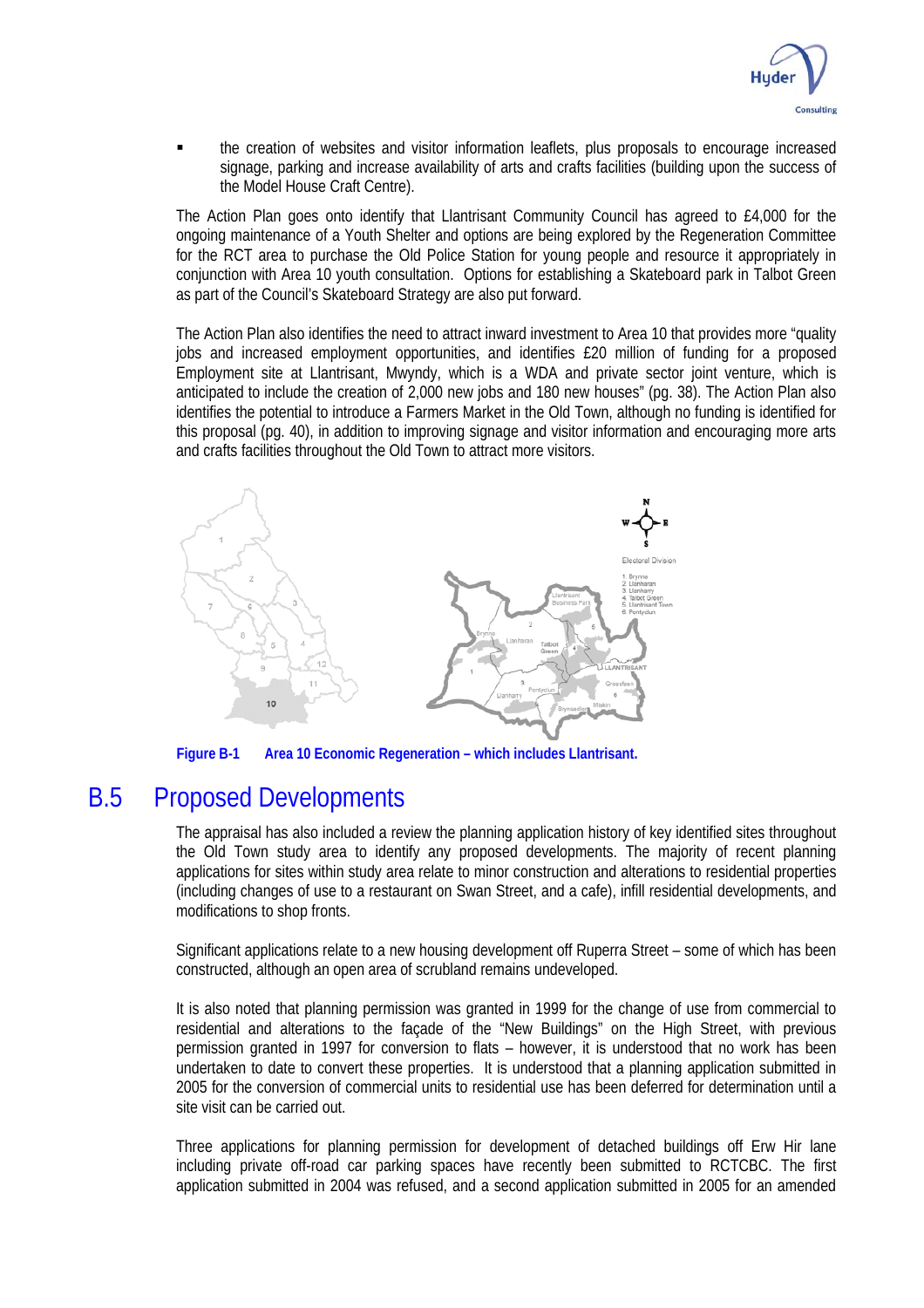

scheme has yet to be determined. A separate application for a similar development on another site off Erw Hir Lane was granted on the 18th February 2005.

There have been applications made to install roller shutters on commercial properties which have been refused due to being in the Conservation Area. However, it is noted a similar style of roller-shutter has been installed on another shop, highlighting the issue of lack of enforcement of planning controls within the Conservation Area.